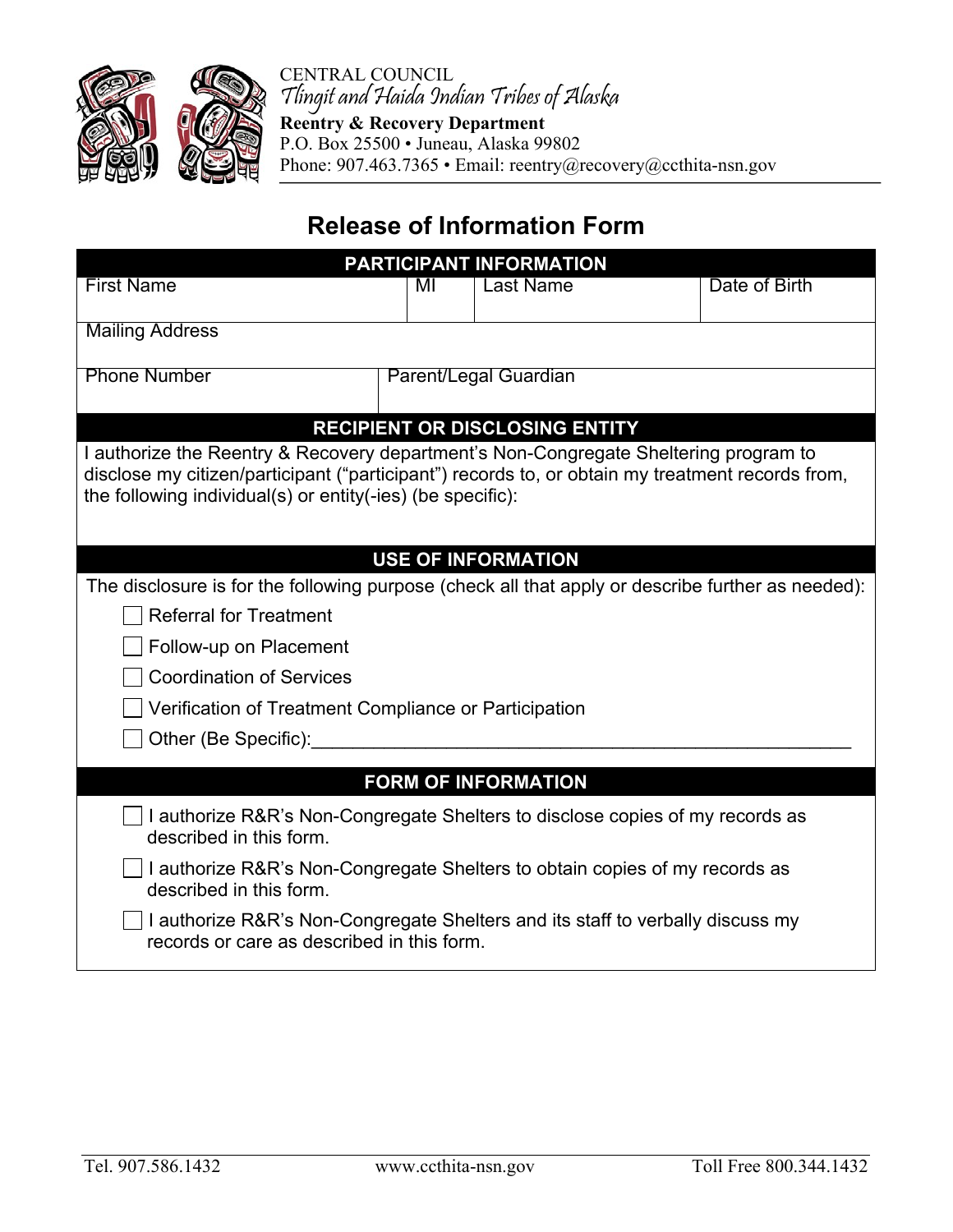| <b>TYPE OF INFORMATION</b>                                                                                                                                                                                                                                                                                                                                                                                                                                  |  |  |  |
|-------------------------------------------------------------------------------------------------------------------------------------------------------------------------------------------------------------------------------------------------------------------------------------------------------------------------------------------------------------------------------------------------------------------------------------------------------------|--|--|--|
| * Please note that if you are receiving substance use disorder (SUD) services at R&R's Non-<br>Congregate Shelters records covered by this authorization will include records of your SUD<br>treatment unless you specify below that they should be excluded.                                                                                                                                                                                               |  |  |  |
| I authorize disclosure of the following records (check all that apply and describe further as<br>needed):                                                                                                                                                                                                                                                                                                                                                   |  |  |  |
| SUD or behavioral health assessment, including diagnosis & treatment<br>recommendations                                                                                                                                                                                                                                                                                                                                                                     |  |  |  |
| Admission summary                                                                                                                                                                                                                                                                                                                                                                                                                                           |  |  |  |
| Results of urinalysis and/or alcohol breathalyzer                                                                                                                                                                                                                                                                                                                                                                                                           |  |  |  |
| Prescriptions or medication needs                                                                                                                                                                                                                                                                                                                                                                                                                           |  |  |  |
| Discharge date and summary                                                                                                                                                                                                                                                                                                                                                                                                                                  |  |  |  |
| Psychiatric evaluations or psychological Assessments                                                                                                                                                                                                                                                                                                                                                                                                        |  |  |  |
| Treatment status or progress                                                                                                                                                                                                                                                                                                                                                                                                                                |  |  |  |
| Confirmation of attendance/compliance                                                                                                                                                                                                                                                                                                                                                                                                                       |  |  |  |
| Treatment plan                                                                                                                                                                                                                                                                                                                                                                                                                                              |  |  |  |
| Other (please describe below)                                                                                                                                                                                                                                                                                                                                                                                                                               |  |  |  |
| Other:                                                                                                                                                                                                                                                                                                                                                                                                                                                      |  |  |  |
| For the following time period:                                                                                                                                                                                                                                                                                                                                                                                                                              |  |  |  |
|                                                                                                                                                                                                                                                                                                                                                                                                                                                             |  |  |  |
| <b>LENGTH OF AUTHORIZATION</b>                                                                                                                                                                                                                                                                                                                                                                                                                              |  |  |  |
| Unless revoked, this release expires on the following date or event:                                                                                                                                                                                                                                                                                                                                                                                        |  |  |  |
| This time period must be no longer than reasonably necessary to serve the purpose of the<br>disclosure. If left blank, this authorization will expire one year from the date of the participant's<br>signature.                                                                                                                                                                                                                                             |  |  |  |
| <b>ACKNOWLEDGMENTS</b>                                                                                                                                                                                                                                                                                                                                                                                                                                      |  |  |  |
| By signing this authorization form, I understand and agree that:                                                                                                                                                                                                                                                                                                                                                                                            |  |  |  |
| • Once disclosed, R&R's Non-Congregate Shelters has no control over the confidentiality<br>of the records held by the receiving entity or individual. However, my SUD treatment<br>records are protected under the federal regulations governing the confidentiality of<br>substance use disorder participant records, 42 C.F.R. Part 2. Under this federal law,<br>recipients of my information pursuant to this authorization may not further disclose my |  |  |  |

• I may revoke this authorization in writing at any time by notifying R&R's Non-Congregate Shelters, except to the extent that R&R's Non-Congregate Shelters has already used or disclosed information in reliance on my authorization. R&R's Non-Congregate Shelters

substance use disorder records without my consent, unless specifically allowed under 42

C.F.R. Part 2.